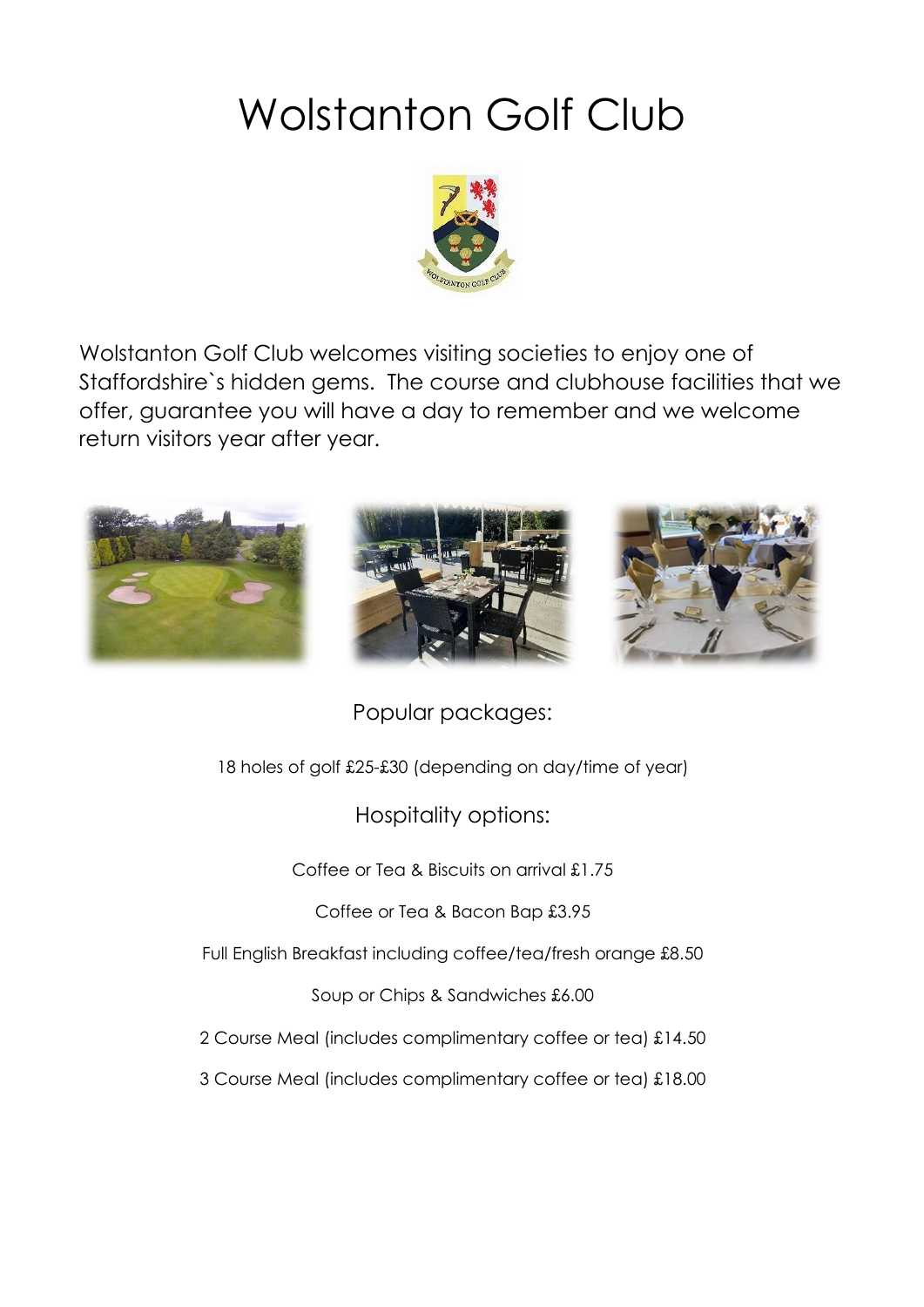### Menu Options

#### Starters:

- a) Homemade Soup with Petit Pain
- b) Homemade Pate with Toast
- c) Fan of Melon with Fruit Forest
- d) Creamy Mushroom Oatcake
- e) Prawn Cocktail with Marie Rose Sauce

#### Mains:

- a) Traditional Roast Beef with all the trimmings
- b) Traditional Pork with all the trimmings
- c) Chicken Chasseur
- d) Homemade Steak Pie
- e) Grilled Salmon served with a Parsley & Lemon Sauce
- f) Gammon, Egg, Chips & Peas
- g) Lasagne, Salad & Garlic Bread
- h) Vegetarian option please ask for choices

All main courses are served with a selection of seasonal vegetables & potatoes unless stated

#### Desserts:

- a) Warm Homemade Apple Pie
- b) Homemade Bread & Butter Pudding
- c) Chocolate Fudge Cake
- d) Homemade Fruit Crumble
- e) Fresh Fruit Salad
- f) Cheese & Biscuits  $(+£2.00)$

Where applicable, desserts will be served with a choice of custard, fresh cream or ice cream

For food intolerances – please ask to speak a member of our team